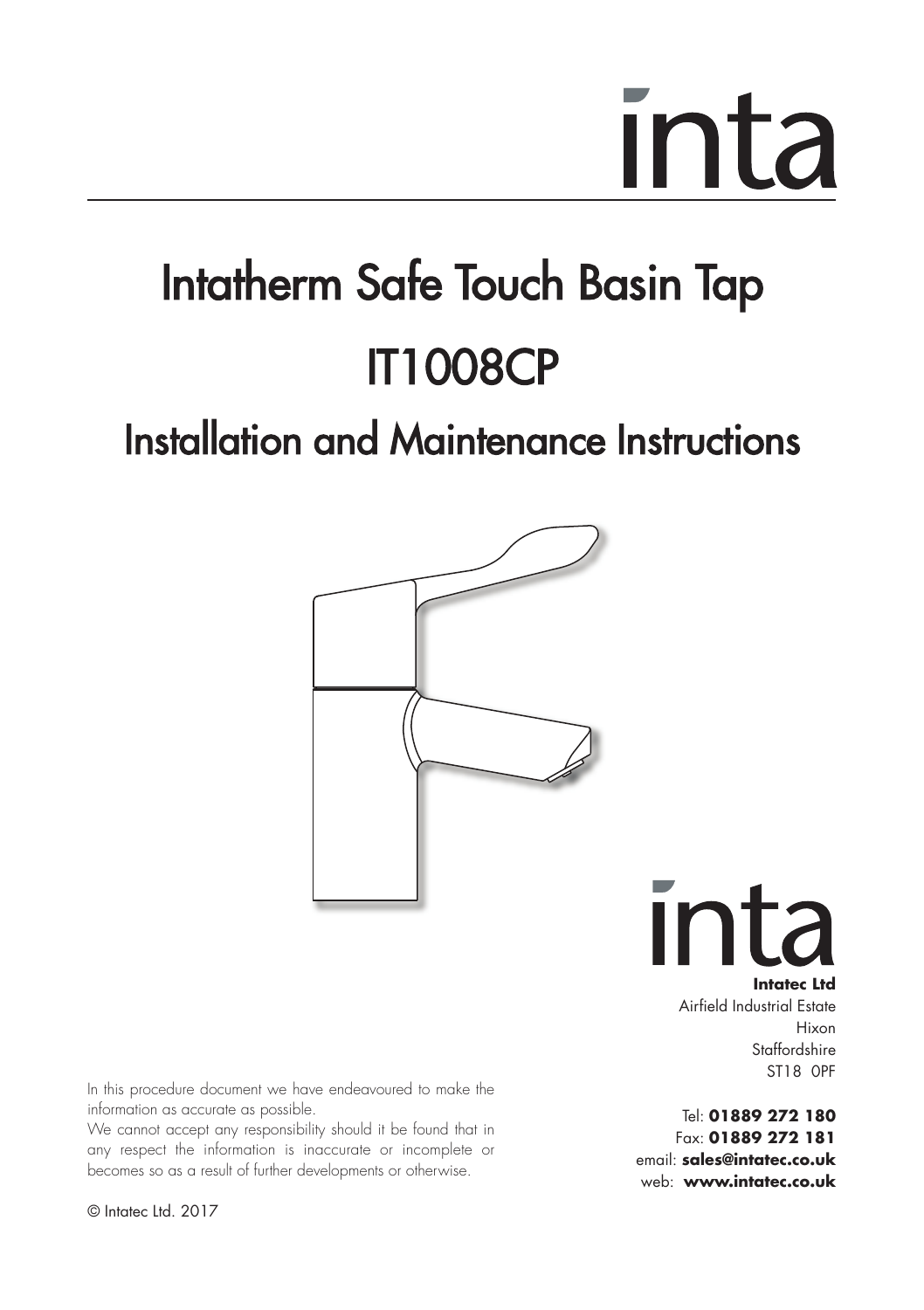#### **Introduction**

 This installation guide has been produced for the Intatherm safe touch thermostatic basic mixer tap. These instructions cover the installation, operation and maintenance. Please read the enclosed instructions before commencing the installation of this product, please note;

#### **We recommend that the installation of any Inta product is carried out by an approved installer.**

 The installation must be carried out strictly in accordance with the Water Supply (Water Fitting) Regulations 1999 and any local authority regulations.

 If in doubt we recommend that you contact WRAS - Water Regulations Advisory Scheme on Tel: 0333 207 9030, your local water authority - details available on the WRAS website or the Chartered Institute of Plumbing and Heating Engineers on Tel: 01708 472 791.

 All products MUST be re-commissioned to suit site conditions to ensure optimum performance levels of the product are obtained.

### **Safety**

#### **The Intatherm safe touch basin mixer tap contains an integral thermostatic cartridge to prevent scalding.**

This thermostatic mixer tap must be installed and commissioned correctly to ensure that water is supplied at a safe temperature to suit the users.

43˚C is the maximum mixed water temperature from a mixer tap. The maximum temperature takes account of the allowable tolerances inherent in thermostatic mixer taps and temperature losses.

#### **It is not a safe washing temperature for adults or children**.

The British Burns Association recommends 37 to 37.5˚C as a comfortable washing temperature for children. In premises covered by the Care Standard Act 2000, the maximum mixed water outlet temperature is 43˚C.

### **Products**

Intatherm safe touch basin mixer tap with copper tails IT1008CP

### **Check Content**

 Before commencing remove all components from packaging and check each component with the contents list.

 Ensure all parts are present, before discarding any packaging. If any parts are missing, do not attempt to install your Inta tap until the missing parts have been obtained.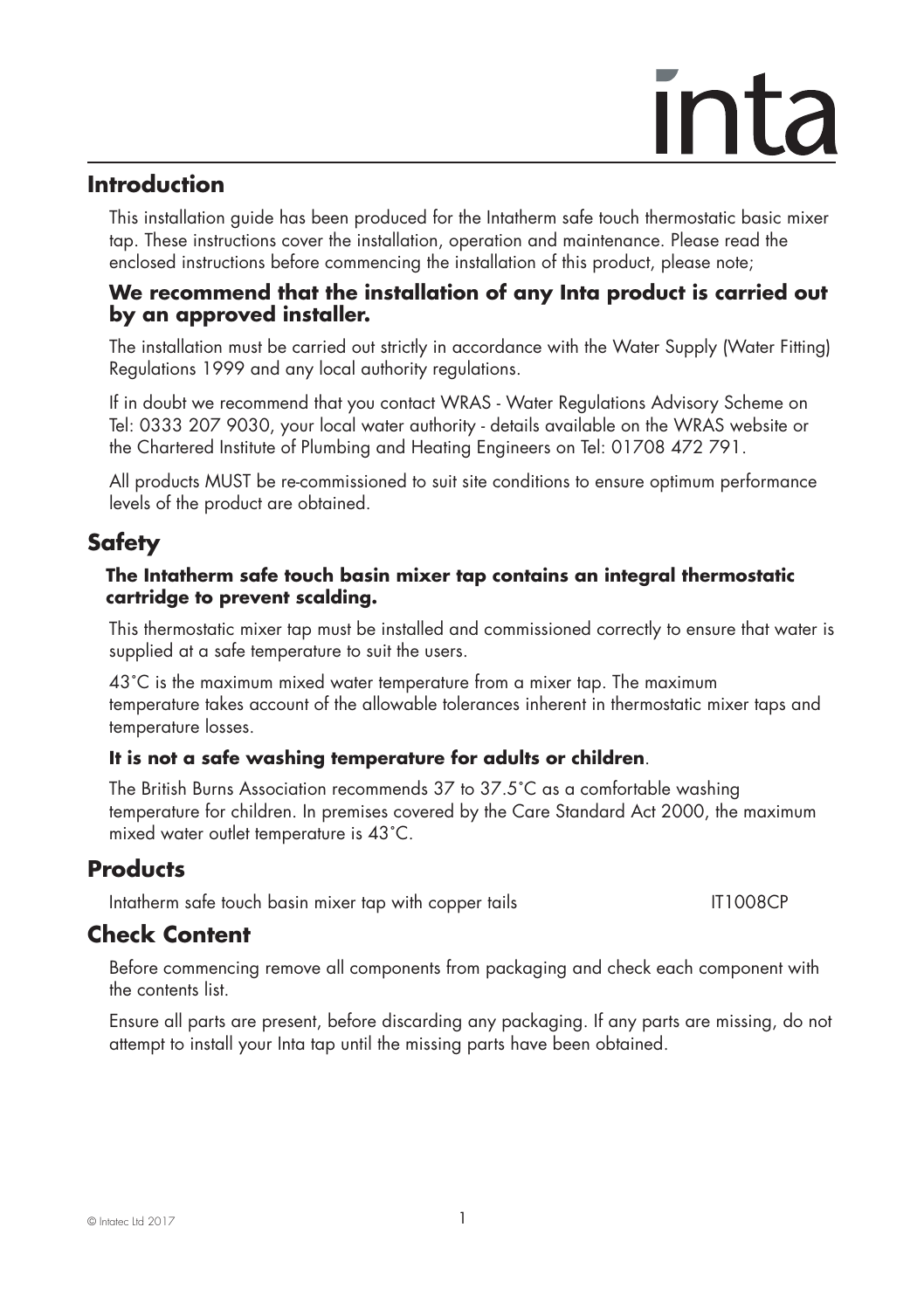### **Components**

### **Item Qty Component**<br>
1 Body

- 1 1 Body<br>2 1 Indice
- **Indice**
- 3 1 Retaining screw<br>4 1 Handle
- 4 1 Handle<br>5 1 Thermo:
- 5 1 Thermostatic cartridge<br>6 1 Retaining screw
- 6 1 Retaining screw<br>7 1 Seat
- 7 1 Seat
- 8 1 Sealing ring<br>9 1 Horse shoe r
- 9 1 Horse shoe plate<br>10 1 Threaded rod
- 1 Threaded rod
- 11 1 Retaining nut
- 12 2 350mm copper tail<br>13 2 Connector with che
- Connector with check valve and filter

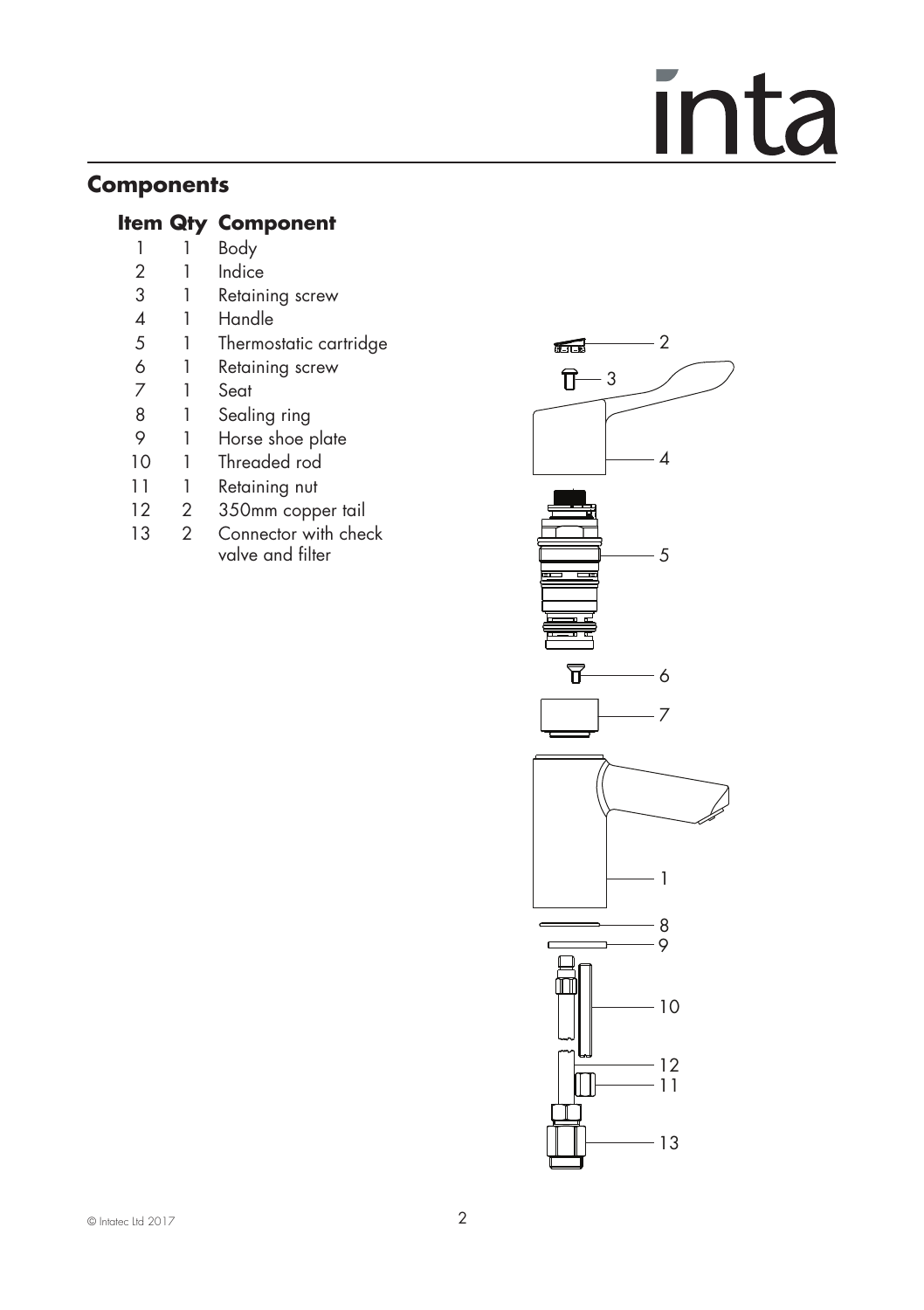### **Technical Data**

 This Intatherm thermostatic mixer tap is suitable for installations on all types of plumbing system, including gravity supplies, fully pumped, modulating combination boiler, unvented water heater and unbalanced supplies i.e. Cold Mains & Tank Fed Hot. They are not suitable for non-modulating combination boilers.

| Max Inlet Pressure (Static)      | 12 bar         | <b>Temperature Stability</b>  | ±2°C |
|----------------------------------|----------------|-------------------------------|------|
| Max Inlet Pressure (Dynamic)     | 5 bar          | Max Unbalanced Pressure Ratio | 5:1  |
| Max Inlet Temperature            | $85^{\circ}$ C | without flow regulator        |      |
| Min Inlet Temperature            | $10^{\circ}$ C | Min Temp Differential to      |      |
| Pre Set Factory Temp Setting     | $38^{\circ}$ C | ensure fail-safe between hot  |      |
| Min Operating Pressure (Dynamic) | $0.2$ bar      | and cold supplies             | 10°C |
|                                  |                |                               |      |

### **Dimensions**

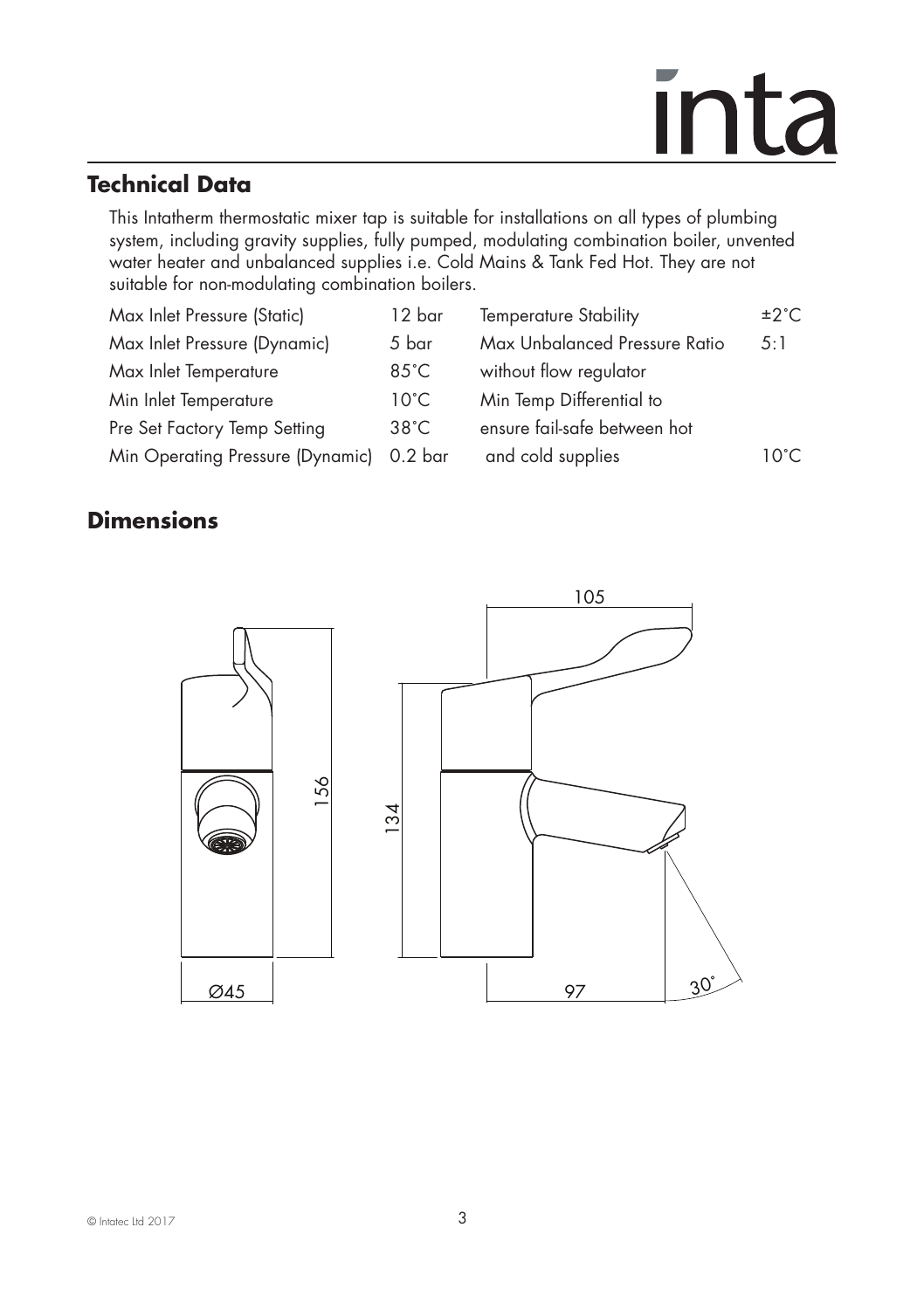## <u>Inta</u>

#### **Installation**



### **Installation**

The Intatherm thermostatic basin tap is designed for installing on one hole basins.

The IT1008CP tap is supplied with two 350mm long copper tails already fitted to the tap. Each tail is supplied ready to connect to the compression connector with integral check valve and filter (13).

Screw the threaded rod (10) into the threaded hole in the base of the body taking care not to over tighten.

#### **The cold supply must be connected to the right hand side and the hot to the left hand side of the mixer when viewed from the front.**

Ensure that the 'O' ring seal (8) is located in the base of the tap prior to fitting the mixer to the basin.

Once in place using the horse shoe retaining plate (9) secure in position, taking care not to over tighten the retaining nut (11).

Connect the connectors (13) to the copper tails (12) and to the hot and cold supplies remembering which was connected to the hot inlet and ensure all joints are water tight.

For optimum mixing performance where the hot and cold pressures are not equal, regulating valves should be installed directly upstream of the tap so that the water supply pressures can be regulated and equalised.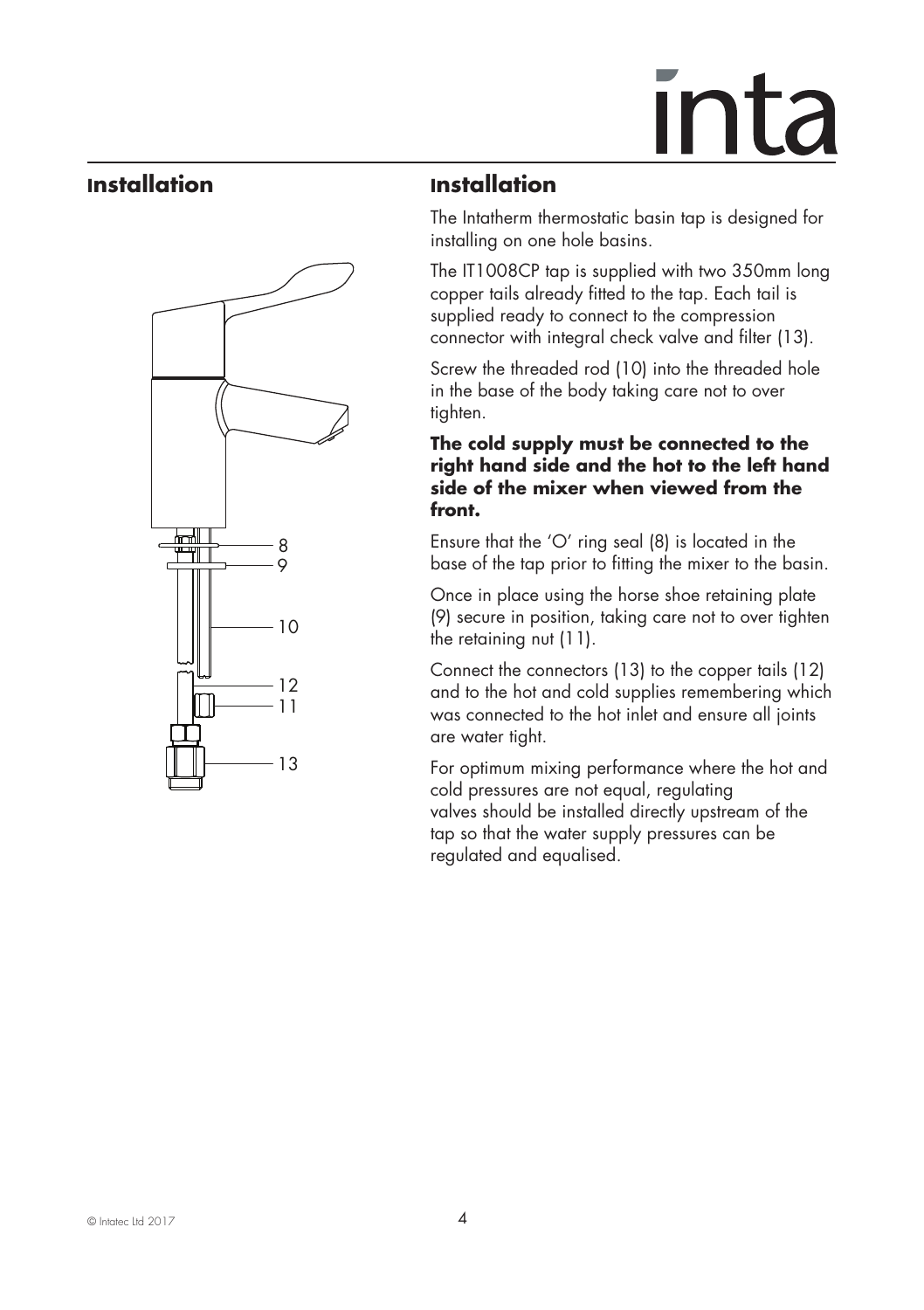### <u>**Inta**</u>

### **Calibration**

The Intatherm safe touch mixer tap has a factory set outlet temperature of 38˚C via the security setting. This is based on a balanced supply pressure and a stable hot water inlet temperature of 65˚C.

However, the calibration point MUST be checked and re-set as necessary to suit site conditions.

Care must be taken when re-calibrating the tap as INCORRECT CALIBRATION CAN CAUSE INJURY.

- Remove the indice (2), retaining screw (3), handle (4) and the temperature stop ring (5).
- Temporarily refit the handle (4) and move to the position for the hottest water and allow the outlet temperature to stabilise.
- Using a digital thermometer it is possible to increase or reduce the mixed water outlet temperature until 38˚C is re-established, by slowly rotating the handle.
- Remove the control knob (4) and refit the temperature stop ring (5) onto the splined section of the cartridge at the maximum temperature position.
- Refit the handle in the reverse order.

PLEASE NOTE THAT ONCE CALIBRATED, THE SECURITY SETTING WILL ONLY BE 38˚C UNDER THE SUPPLY CONDITIONS USED FOR CALIBRATION.

### **Cartridge Replacement**



Isolate both the hot and cold water supplies

Remove the indice (2), and unscrew retaining screw (3).

Remove the temperature control knob (4) and the temperature stop ring (5).

Using a suitable spanner unscrew the cartridge (6).

Replace with a new cartridge and assemble in the reverse order.

### **Aftercare**

The nozzle should be cleaned periodically to remove any build up of debris or deposits which may affect the performance of the tap.

Inta taps have a high quality finish and should be treated with care.

An occasional wipe with a mild washing-up liquid on a soft damp cloth followed by a thorough rinsing is all that is required.

**Do not use** an **abrasive** or **chemical household cleaner** as this may **cause damage**.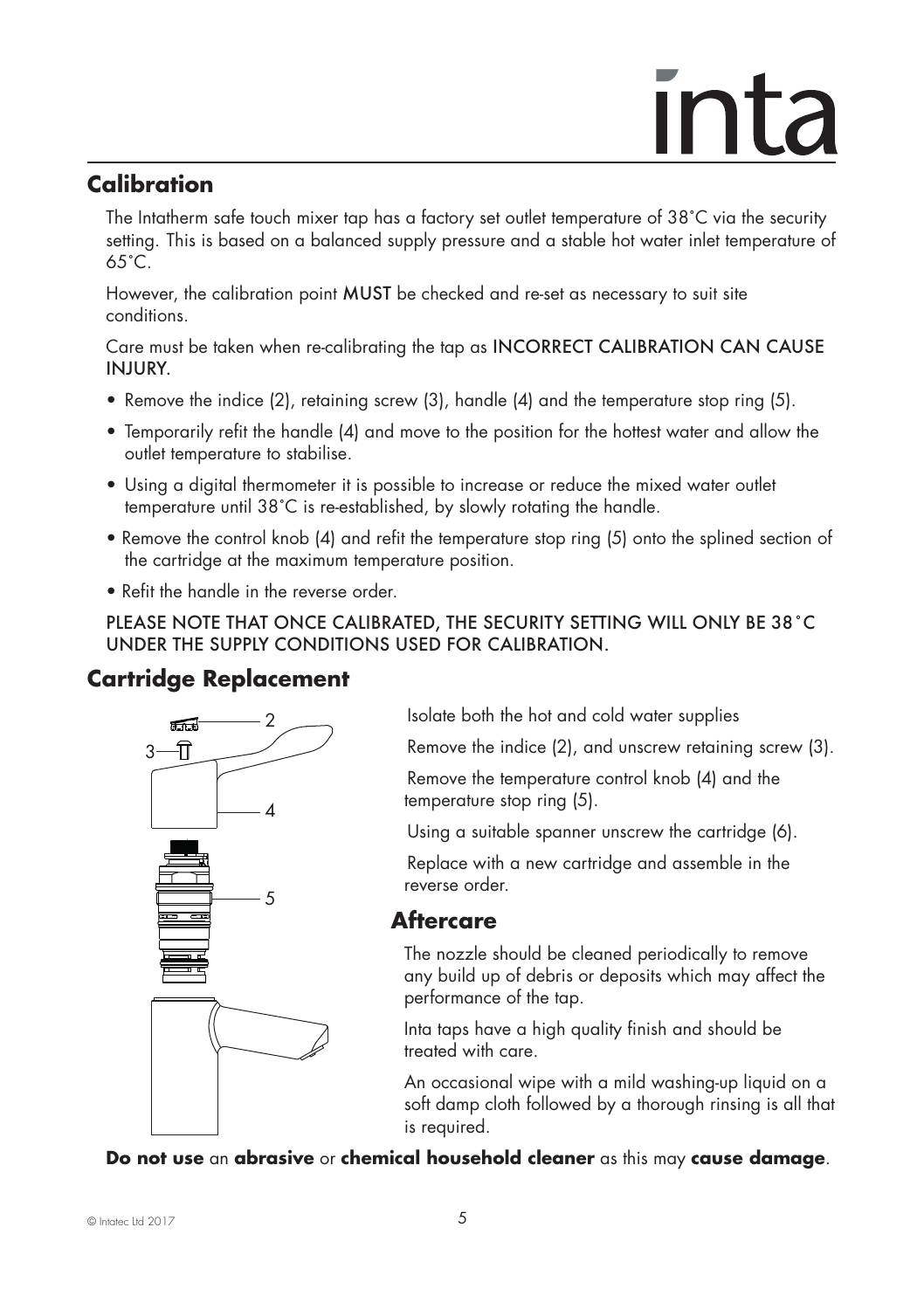### **Intatherm TMV3 Thermostatic Basin Tap**

### **Introduction**

The Intatherm safe touch thermostatic basin tap has been specifically designed and manufactured to meet the requirements of BS 7942: 2000 and NHS D08. The valve has been independently tested and approved as a TYPE 3 valve under the TMV3 scheme.

### **Technical Specification / Conditions for use TMV3 Valves**

| Outlet Temperature Adjustment Range              | $30^{\circ}$ C to $50^{\circ}$ C                                |                                 |
|--------------------------------------------------|-----------------------------------------------------------------|---------------------------------|
| <b>Temperature Stability</b>                     | $\pm 2^{\circ}$ C                                               |                                 |
| Maximum Hot Inlet Temperature                    | $85^{\circ}$ C                                                  |                                 |
| DO8 Working Pressure Range                       | 1.0 to 5.0 bar: High Pressure                                   |                                 |
| Min Temp Differential (Mix to Hot) for Fail-Safe | $10^{\circ}$ C                                                  |                                 |
| Max, Pressure Inlet Differential                 | 5:1                                                             |                                 |
| Max. Flow Rate @ 1 bar Differential              | $\emptyset$ 15mm 1500 l/h (25 l/m)<br>Ø22mm 1700 l/h (28.3 l/m) |                                 |
| <b>Operating Pressure Range</b>                  | <b>High Pressure</b>                                            | Low Pressure                    |
| Maximum Static Pressure                          | 10 bar                                                          | 10 bar                          |
| Flow Pressure, Hot and Cold                      | $1$ to 5 bar                                                    | $0.2$ to 1 bar                  |
| Hot Supply Temperature                           | 55°C to 65°C                                                    | 55°C to 65°C                    |
| Cold Supply Temperature                          | $5^{\circ}$ C to $20^{\circ}$ C                                 | $5^{\circ}$ C to $20^{\circ}$ C |

**NOTE:** Valves operating outside these conditions cannot be guaranteed by the Scheme to operate as Type 3 valves.

### **Approvals**

TMV3 Scheme Approval Number: Details Available on Request (IT1008CP only)

WRAS Scheme Approval Number: Details Available on Request (IT1008CP only)

### **Fail Safe Function**

The Intatherm thermostatic basin tap is designed to stop the mixed water flow in the event of either the hot or cold water supply failing when installed in accordance with these instructions. To ensure full closure of the mixed water flow the minimum temperature differential between the hot water inlet to the tap and the mixed water outlet **MUST be at least 10˚C.**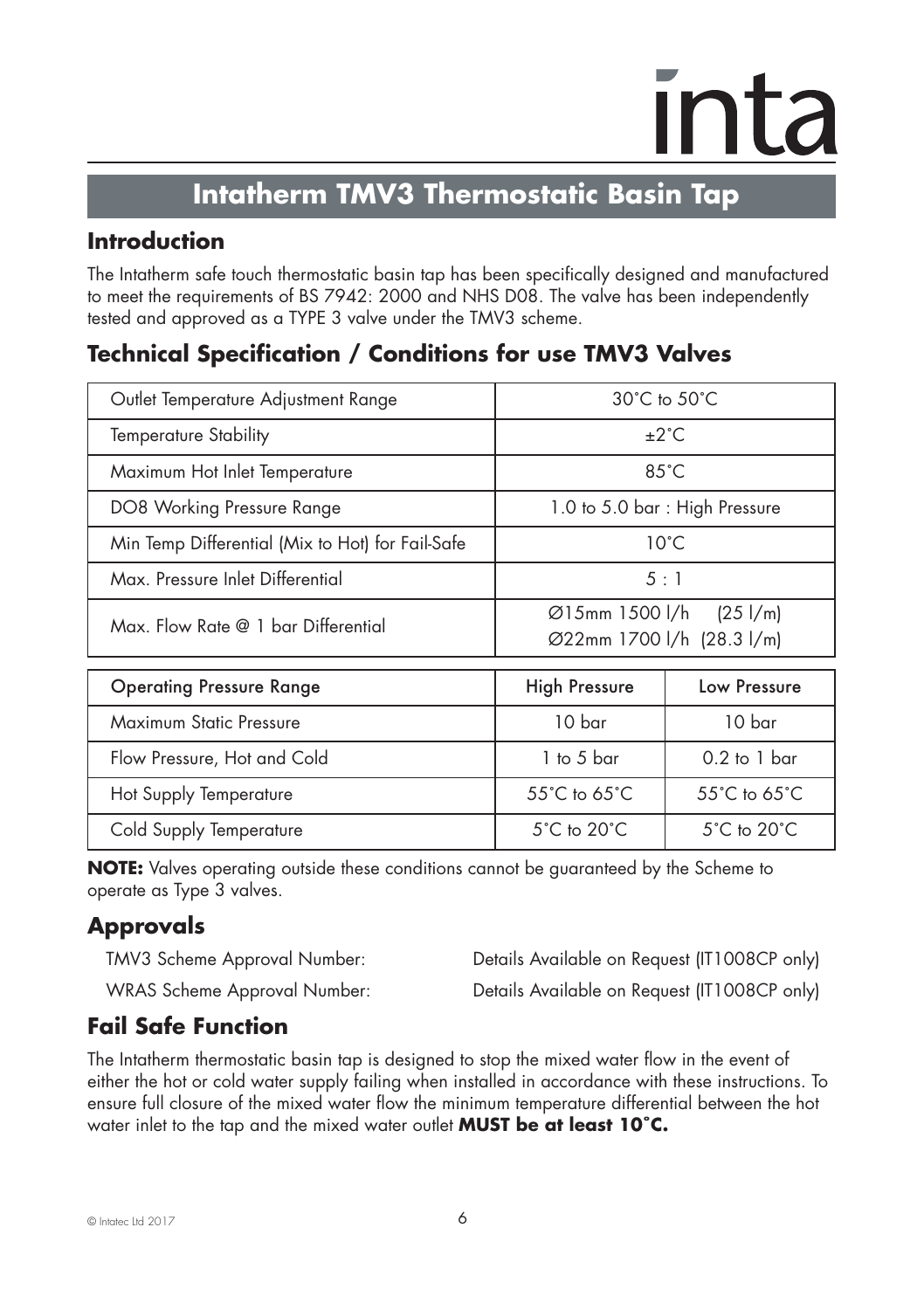### ınta

### **Application**

The Intatherm thermostatic mixer tap has been independently tested by Buildcert Limited and certified as meeting the requirements of the NHS D08 specification under the TMV3 Scheme as being suitable for use on the following designations;

Wash Hand Basin **HP-W**

### **Temperature Setting**

Ensure that the basin tap is commissioned under normal system conditions. The basin tap MUST be commissioned to suit site conditions and the desired outlet temperature set by the installer;

- i With normal supply conditions established and the hot and cold water supplies running, open the basin tap to its maximum temperature and leave running.
- ii Remove the indice, retaining screw and handle by pulling away from the tap and the temperature stop ring, see diagram on page 5.
- iii Fully open the flow control and allow the outlet temperature to stabilise.
- iv Temporarily refit the handle and using a digital thermometer it is possible to increase or reduce the mixed water outlet temperature until 38˚C is re-established, by slowly rotating the handle.
- v Remove the handle and refit the temperature stop ring onto the splined section of the cartridge at the maximum temperature position.
- vi Refit the handle in the reverse order.

### **Installation**

**IMPORTANT -** The following instructions must be read prior to the installation of any Inta basin tap. The installer should also be aware of their responsibility and duty of care to ensure that all aspects of the installation comply with all current regulations and legislation.

Flushing through water systems using certain chemicals may wholly or partially remove the lubricant from the internal workings of the valve, which may adversely affect its performance. We recommend that following a flushing of the system with chemicals, valves are checked for correct operation.

- 1 It is essential that before installing an Intatherm thermostatic basin tap to ensure that the supply conditions of the system, to which the tap is intended to be fitted, are checked to confirm compliance with the parameters as quoted within the Technical Specification and conditions on which the approval is granted i.e. verify supply temperatures, supply pressures, risk assessment.
- 2 Consideration must be made for the possibility of multiple / simultaneous demands being made on the supply system whilst the basin tap is in use, all practical precautions must be made to ensure that the basin tap is not affected. Failure to make provision within the pipe sizing etc. will affect the performance of the tap.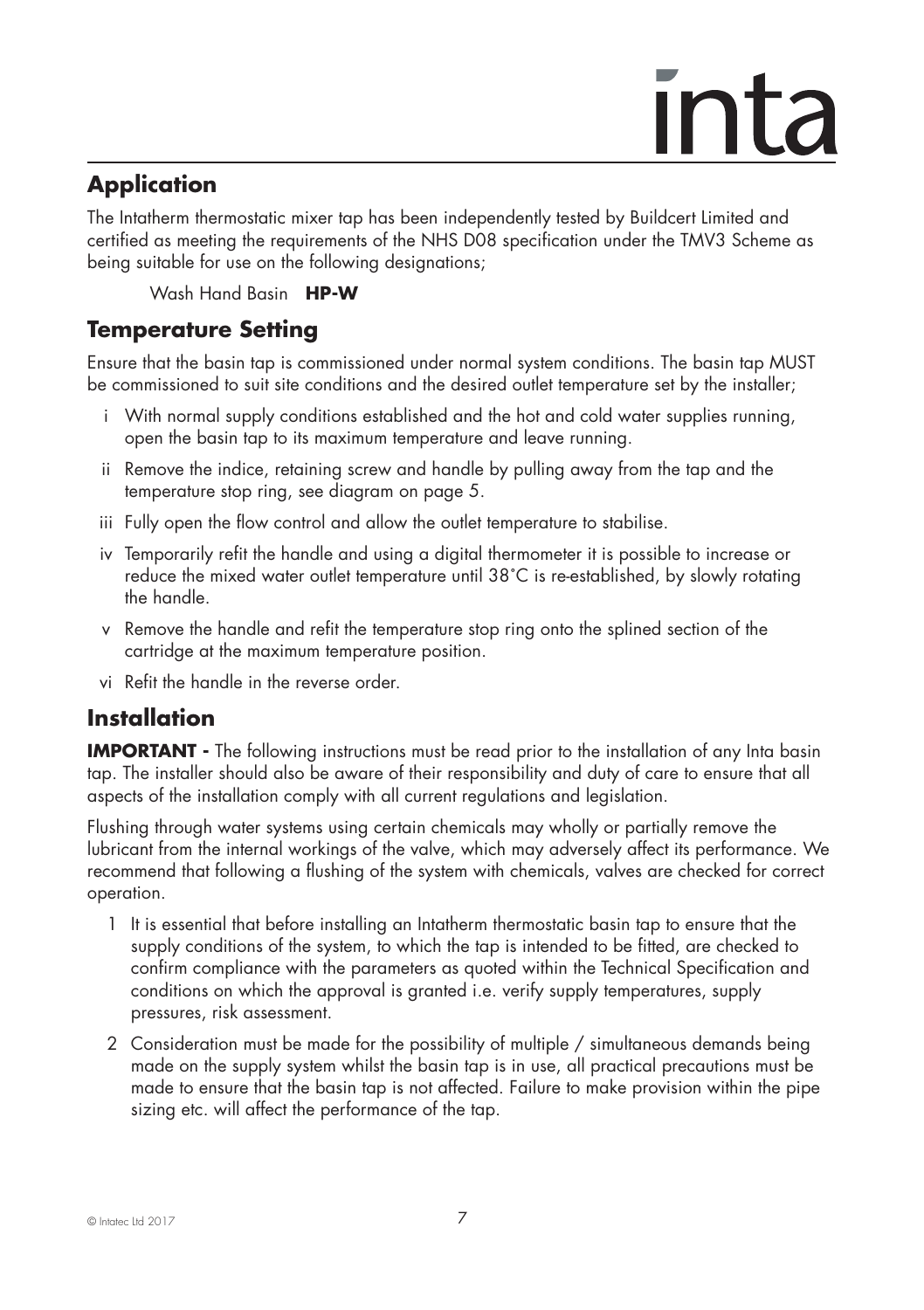### **Installation**

 3 The supply system to which the Intatherm thermostatic basin tap is to be installed into must be thoroughly flushed and cleaned to remove any debris, which may have accumulated during the installation. Failure to remove any debris will affect the performance and the manufacturer's warranty of the product.

 In areas that are subject to aggressive water, provision must be made to treat the water supply prior to the supply entering any product.

- 4 The maximum flow rate of the tap will only be achieved when the supply conditions are achieved as quoted within the Technical Specification, with a flow condition under 1 bar differential pressure.
- 5 This thermostatic mixer tap has been designed for basin mounting. It is essential that access to the tap is not be obstructed for commissioning, testing, or any future maintenance that may be required.
- 6 The hot and cold water supplies must be connected to the tap strictly in accordance with these instructions i.e. hot water supply to the hot port of the tap.
- 7 In a situation where one or both of the water supplies are excessive, it is possible to fit a pressure reducing valve or a flow regulator to reduce the pressure(s) to within the limits as quoted previously.
- 8 Any thermostatic basin tap must be fitted with a back flow prevention device, such as check valves to prevent the cross contamination of supplies.
- 9 Independent filters/check valves and isolation valves must be fitted in conjunction with the IT1008CP basin tap, as close as practically possible to the water supply inlets.
- 10 It is essential that the Intatherm thermostatic basin tap should not be installed in situations where there is a possibility of the tap being deprived of water or where demands for water are greater than the actual stored supplies.
- 11 To ensure that the performance levels of the Intatherm thermostatic basin tap is maintained (in the event of cold water failure), the temperature of the hot water supply at the point of entry to the valves must be a minimum of 10˚C above the commissioned mixed water discharge temperature.
- 12 The Intatherm thermostatic basin tap must not be subject to any extreme temperature variations either during the installation or under normal operating conditions.

### **Commissioning**

**IMPORTANT** - The following instructions must be read and understood prior to commissioning the Intatherm thermostatic basin tap. If under any circumstances there are aspects to the installation / system which do not comply with the specification laid down, the tap MUST NOT be put into operation until the system / installation complies with our specification. However if all these conditions are met, proceed to set the temperature as follows;

 1 Ensure that the system is thoroughly cleaned and free from any debris prior to the commissioning the Intatherm thermostatic basin tap.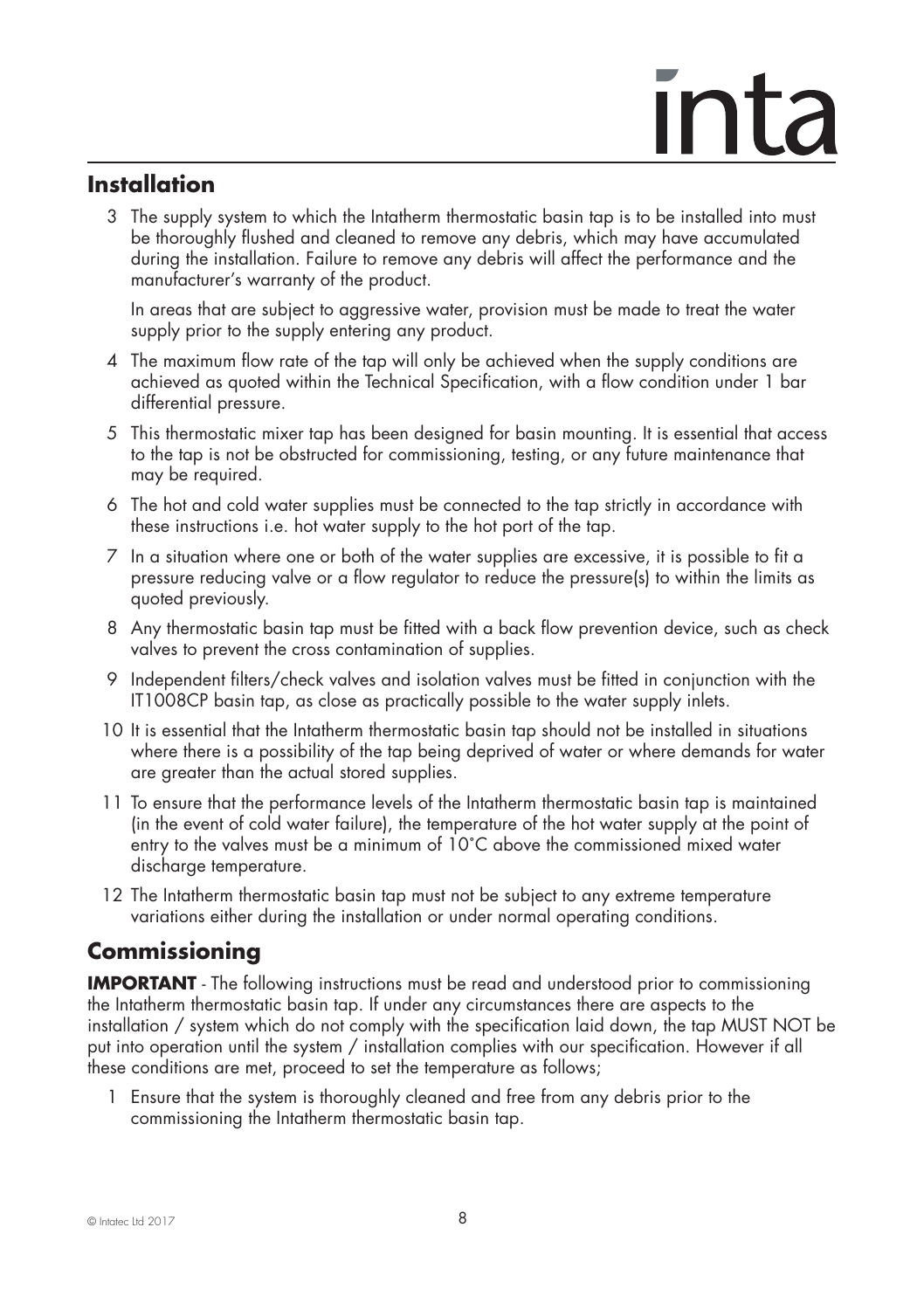### **Commissioning**

- 2 Commissioning the temperatures must be carried out using a suitably calibrated thermometer preferably a digital thermometer.
- 3 In the absence of other temperatures being specified, we recommend the outlet temperature quoted in Table 1 are used.

| v<br> | ۰.<br>n e s | ۹<br>w |  |
|-------|-------------|--------|--|
|       |             |        |  |

| Application     | Recommended Set Mixed Water Temp. |
|-----------------|-----------------------------------|
| Wash Hand Basin | $\Delta 1$ °C                     |

- 4 Each basin tap must be commissioned taking into consideration any fluctuations, which may occur within the system due to simultaneous demands. It is advisable that any outlets which are connected to the same supply as the basin tap are opened during the setting of the mixed water temperature. During commissioning it is advisable to ensure that the water temperatures are established before any attempt to commission.
- 5 Once the supply temperatures are stable and the normal operating conditions are established, the tap can be commissioned. The temperature setting can be adjusted following the procedure described earlier in the Temperature Setting section.

We suggest that the following sequence is followed when commissioning the valve:

- 5.1 Set the mixed water temperature to the required temperature.
- 5.2 Measure and record the temperature of the hot and cold water supplies at the connection to the tap.
- 5.3 Measure and record the temperature of the water discharging from the basin tap.
- 5.4 Isolate the cold water supply to the tap and monitor the mixed water temperature.
- 5.5 Measure and record the maximum mixed water temperature and the final temperature. The final temperature found during the test should not exceed the value quoted in Table 2.
- 5.6 Record all the equipment used during the commissioning.

Table 2

| Application     | Maximum Set Mixed Water Temp. |
|-----------------|-------------------------------|
| Wash Hand Basin | $43^{\circ}$ C                |

6 Ensure that the application, in which the basin tap will be used, is appropriate for the approved designation. The above information must be recorded and updated on every occasion when any work is carried out on the basin tap.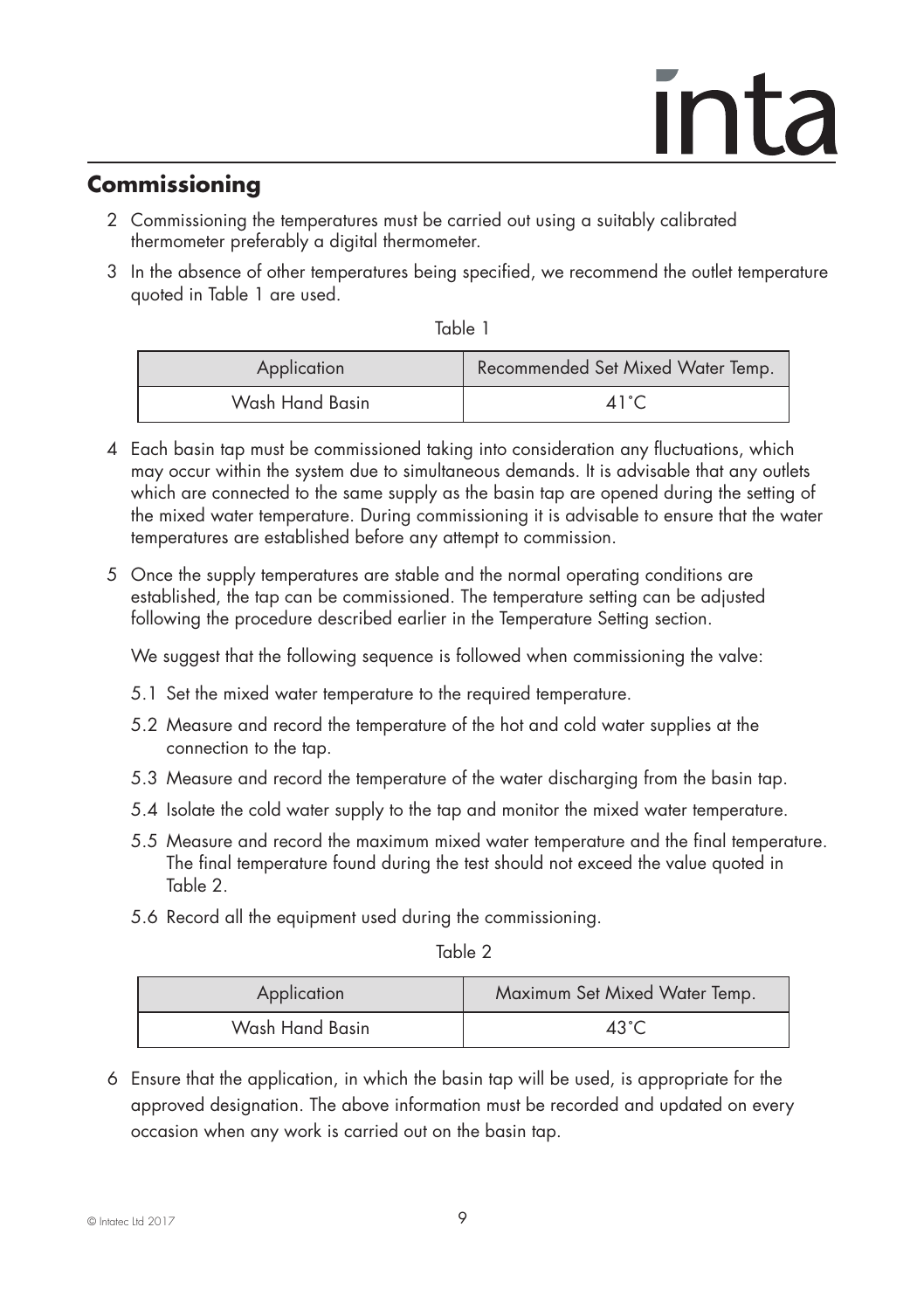#### **Maintenance**

To ensure the Intatherm thermostatic basin tap maintains a high level of protection, we advise the following in service testing is conducted (the same equipment used to commission the basin tap initially must be used in the following tasks).

- 1 After a period of between 6 and 8 weeks from commissioning carry out the following;
	- 1.1 Record the temperature of the hot and cold water supplies.
	- 1.2 Record the temperature of the mixed water from the basin TAP.
- 2 If the mixed water temperature has changed significantly from the previous test results (e.g. >1˚K), record the change and before resetting the mixed water temperature check that:
	- 2.1 All the strainers are clean.
	- 2.2 All the check valves are in good working order.
	- 2.3 The isolation valves are fully open.
- 3 If the mixed water temperatures are acceptable, carry out the following:
	- 3.1 Record the temperature of the hot and cold water supplies.
	- 3.2 Record the temperature of the mixed water from the basin tap.
	- 3.3 Isolate the cold water supply to the mixing valve and monitor the mixed water temperature.
	- 3.4 Record the maximum temperature achieved as a result of (3.3) and the final temperature (the final temperature should not exceed the values quoted in table 2)
	- 3.6 Record the equipment used during these tests.
- 4 If the mixed water temperature is greater than the values quoted in table 2 or the maximum temperature exceeds the corresponding values from previous test results by more than 2˚K, the basin tap must be serviced.
- 5 After a period of between 12 to 15 weeks from commissioning, carry out the sequence of tests as described in Maintenance sections 1, 2, 3 and 4.
- 6 Dependant upon the results obtained from the first two series of tests; there are a number of possible outcomes:
	- 6.1 If no significant change in the mixed water temperatures (e.g.  $\leq 1$ °K) is recorded between commissioning and Maintenance sections 1 or between commissioning and Maintenance sections 5, the next in service testing should be carried out at a period of 24 to 28 weeks after initial commissioning.
	- 6.2 If a small change (e.g. 1 to 2˚K) in the mixed water temperature is recorded in only one of these periods, necessitating adjustment of the mixed water temperature, then the next in service can be deferred to 24 to 28 weeks after commissioning.
	- 6.3 If small changes (e.g. 1 to  $2<sup>\circ</sup>K$ ) in the mixed water temperature are recorded in both of these periods, necessitating adjustment of the mixed water temperature, then the next in service test can be deferred to 18 to 21 weeks after commissioning.